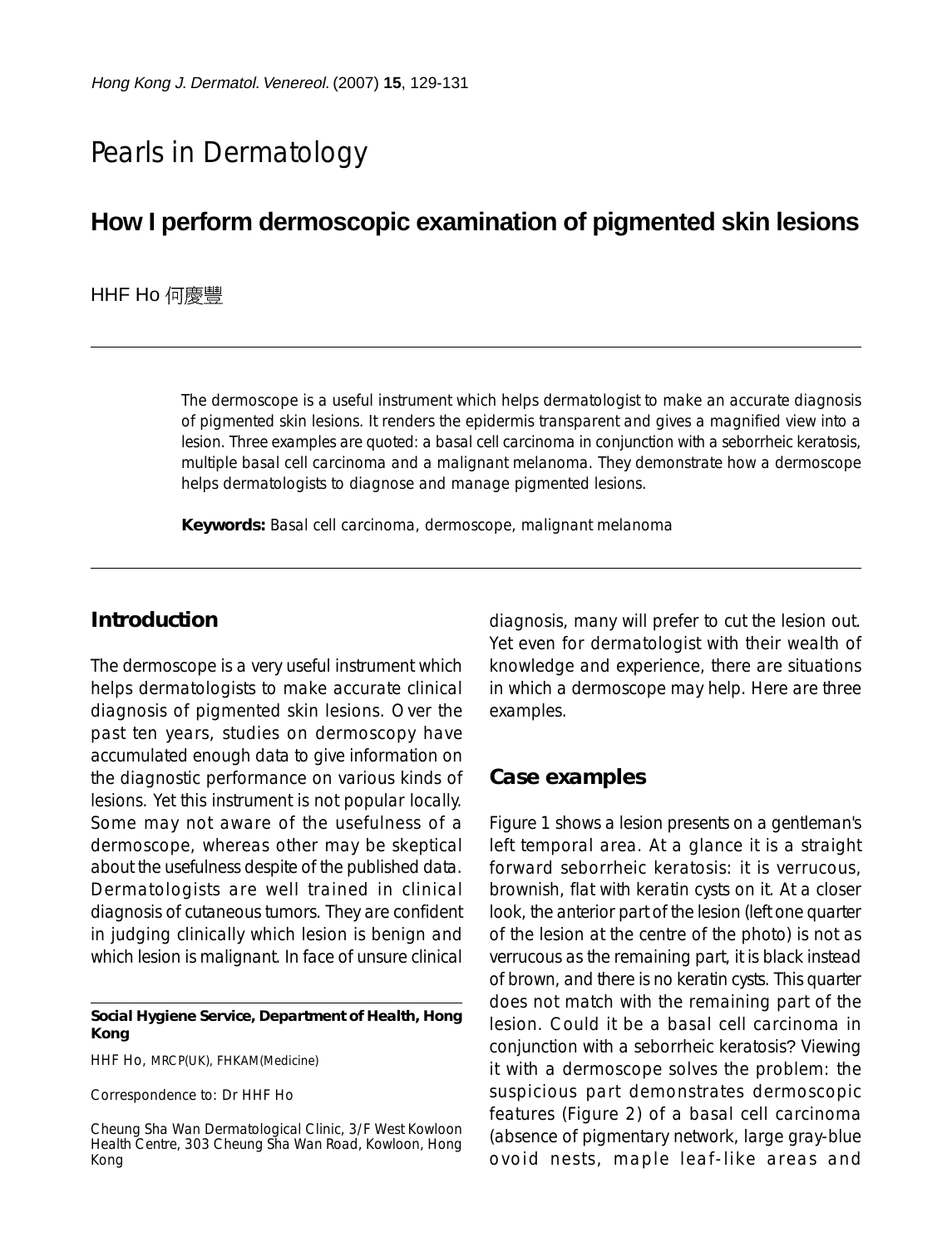

**Figure 1.** A seborrheic keratosis with its suspicious part marked with an arrow.

telangiectasia though without the typical arborisation), whereas the remaining part is stereotypically seborrheic keratosis (milia-like cysts, comedone like openings and is rather well demarcated). The biopsy report confirms the basal cell carcinoma on the dermoscopically BCC portion. With a dermoscope the dermatologist does not need to hesitate to proceed to a skin biopsy despite of the fact that a large part of the lesion is clinically a seborrheic keratosis.

Figure 3 shows a lesion on another gentleman's right temporal area. Clinically, the ulcerated larger lesion is highly suspicious of a basal cell carcinoma, and a biopsy confirmed the diagnosis. He was referred to our Cutaneous Oncology Clinic at Prince of Wales Hospital. While contemplating the best treatment for this patient, another lesion, not as typically a basal carcinoma, was found behind the biopsied one (above the ulcerated lesion in the picture). Could it be another basal carcinoma and should we do a biopsy on that one before a definitely treatment can be decided? Again a dermoscope exam solved the problem (Figure 4). It shows the absence of pigmentary network, multiple blue-gray globules and arborising telangiectasia, which are features highly suggestive of a basal cell carcinoma. Definitive surgery was planned for the two lesions.



**Figure 2.** Dermoscopic view with features (arrow) of a basal cell carcinoma in conjunction with seborrheic keratosis.



**Figure 3.** The larger lesion is a basal cell carcinoma confirmed with a biopsy. The lesion in question is marked with an arrow.



**Figure 4.** Dermoscopic view of the lesion in question showing features of a basal cell carcinoma.